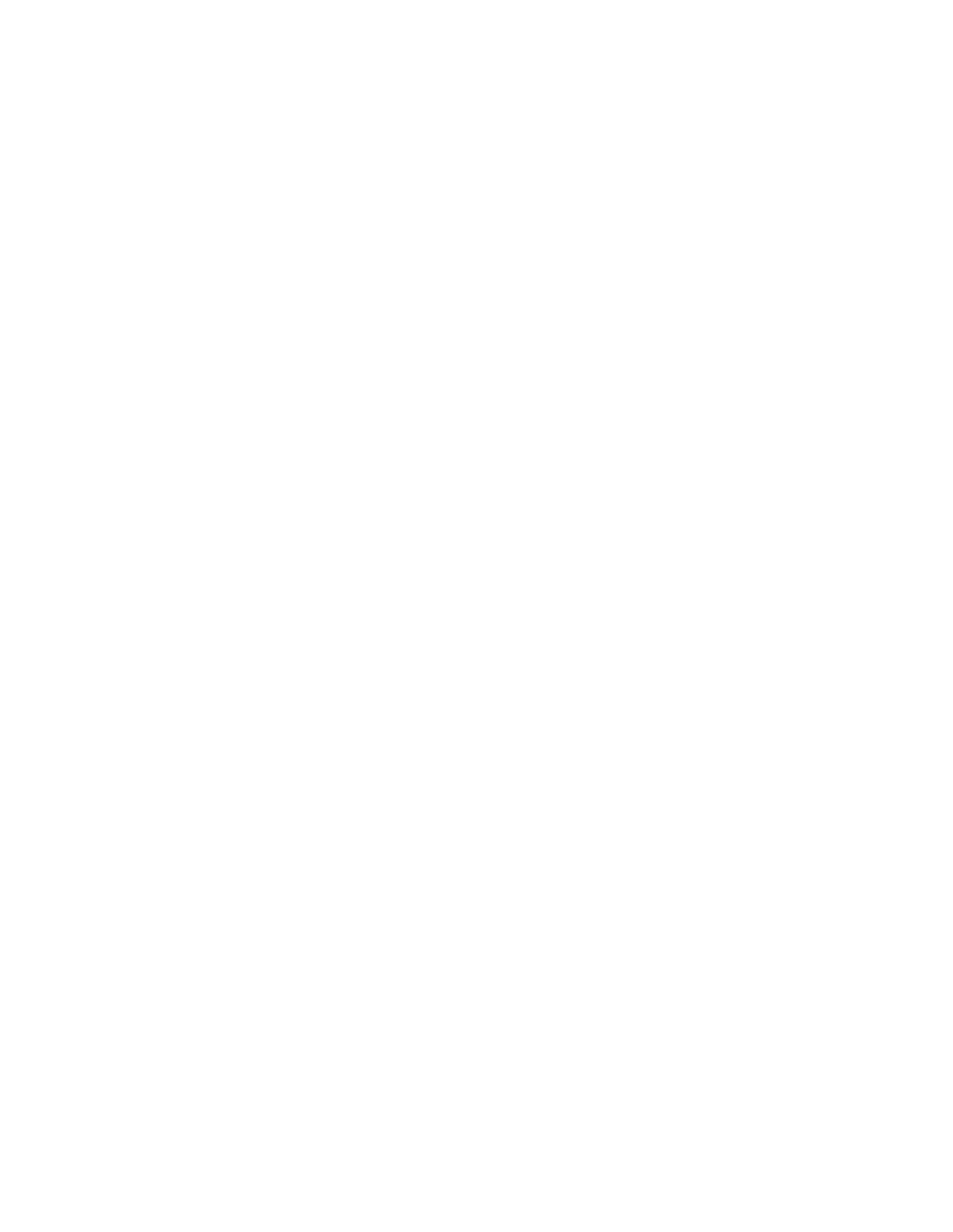• Added a case on Lil Me, a manufacturer of customized dolls that look like their owner.

# • Additional discussion questions and problems.

#### **Chapter 3 and 3S: Managing Processes and Capacity**

- Included a better focus on the notion of process thinking.
- Additional discussion questions and problems.

### **Chapter 4: Product/Process Innovation**

- Introduced new concepts including product service platforms, servitization, and augmented/virtual reality (VR).
- Added new example for modular design.
- New Get Real describing Lockheed's application of VR.

### **Chapter 5: Manufacturing and Service Process Structures**

- Revised Table 5-1 to show inputs, transformation, outputs, and examples.
- New Get Real explaining how Adidas uses digital technologies to customize shoes.
- Moved service blueprinting to Chapter 3S.
- Added figure to illustrate market orientation.
- Updated the section Capability Enabling Technologies to reflect advances in digital technologies.
- New Get Real on Amazon Go explaining how digital technologies are changing retailing..
- Updated and added a discussion question.

# **Chapter 6: Managing Quality**

- Updated the Hyundai story to include awards and changes within the last 3 years.
- Updated Get Real on food safety.
- Dropped discussion of Malcolm Baldrige award.
- Additional problems.

# **Chapter 6 Supplement: Quality Improvement Tools**

• Additional discussion questions and problems.

### **Chapter 7: Managing Inventories**

- Added discussion of customization and customer service aspects of inventory location decisions.
- Additional problems applying square root law.
- Added discussion of IoT and inventory visibility in the supply chain.
- Added fuller discussion of choice between using P and Q inventory models.
- New Case: Dexter's Chicken

# **Chapter 8: Lean Systems**

• Additional discussion questions and problems.

# **Chapter 9: Customer Service Management**

- New opening vignette on the "Amazon Effect."
- New discussion of digital enhancement of customer service including omnichannel service, product platforms, and crowdsourcing service.
- New discussion of social (millennials) and global impacts on customers' service expectations.
- New Get Real on service delivery failures.
- New section on service information.

# **Chapter 10: Sourcing and Supply Management**

- Updated the opening vignette on sourcing and supply management at Chipotle to reflect challenges with food safety.
- New Get Real on Resilinc and supply chain risk management.
- Updated the Get Real box on Takata airbags.